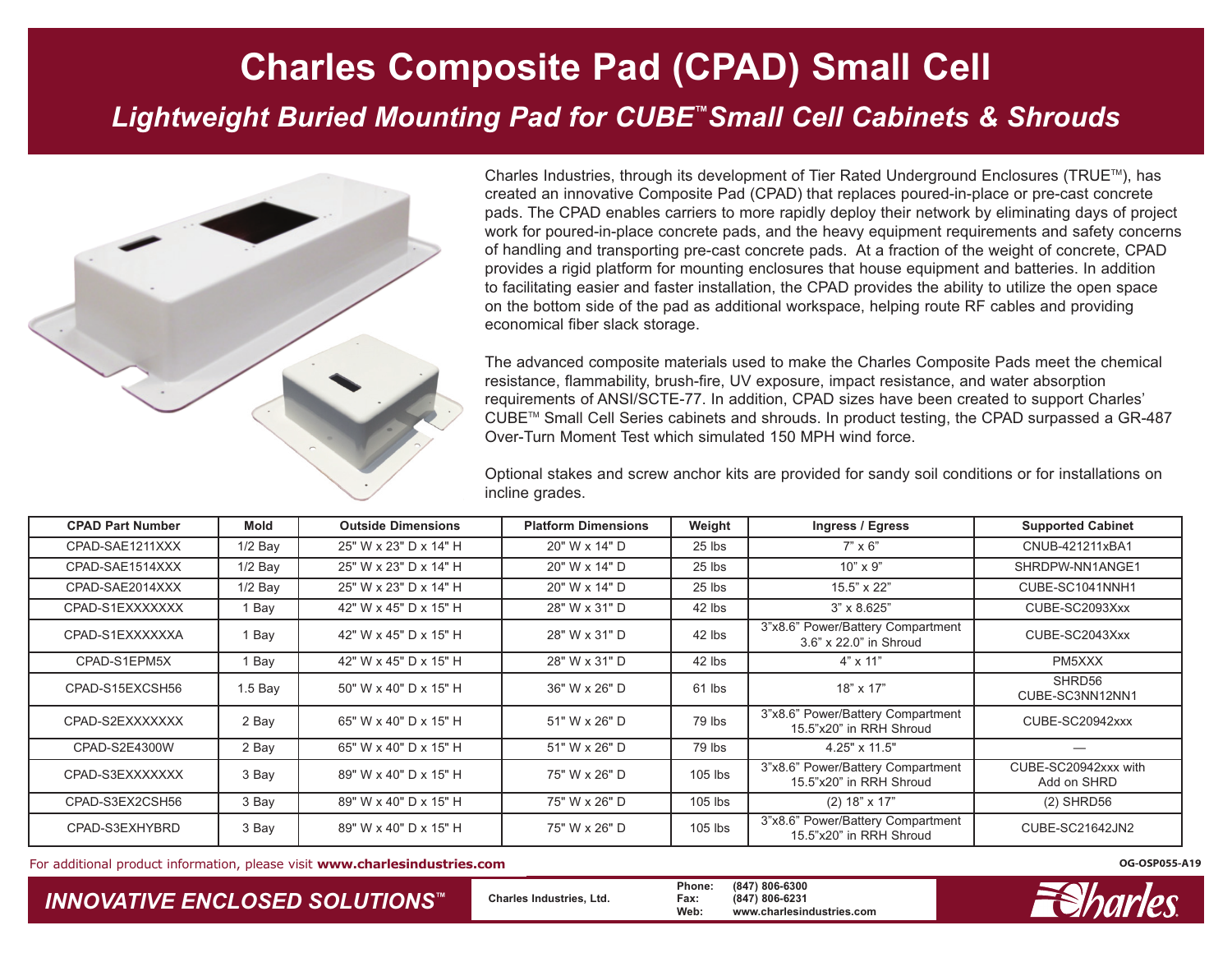## **Charles Composite Pad (CPAD) Small Cell**

*Lightweight Buried Mounting Pad for CUBE™Small Cell Cabinets & Shrouds*